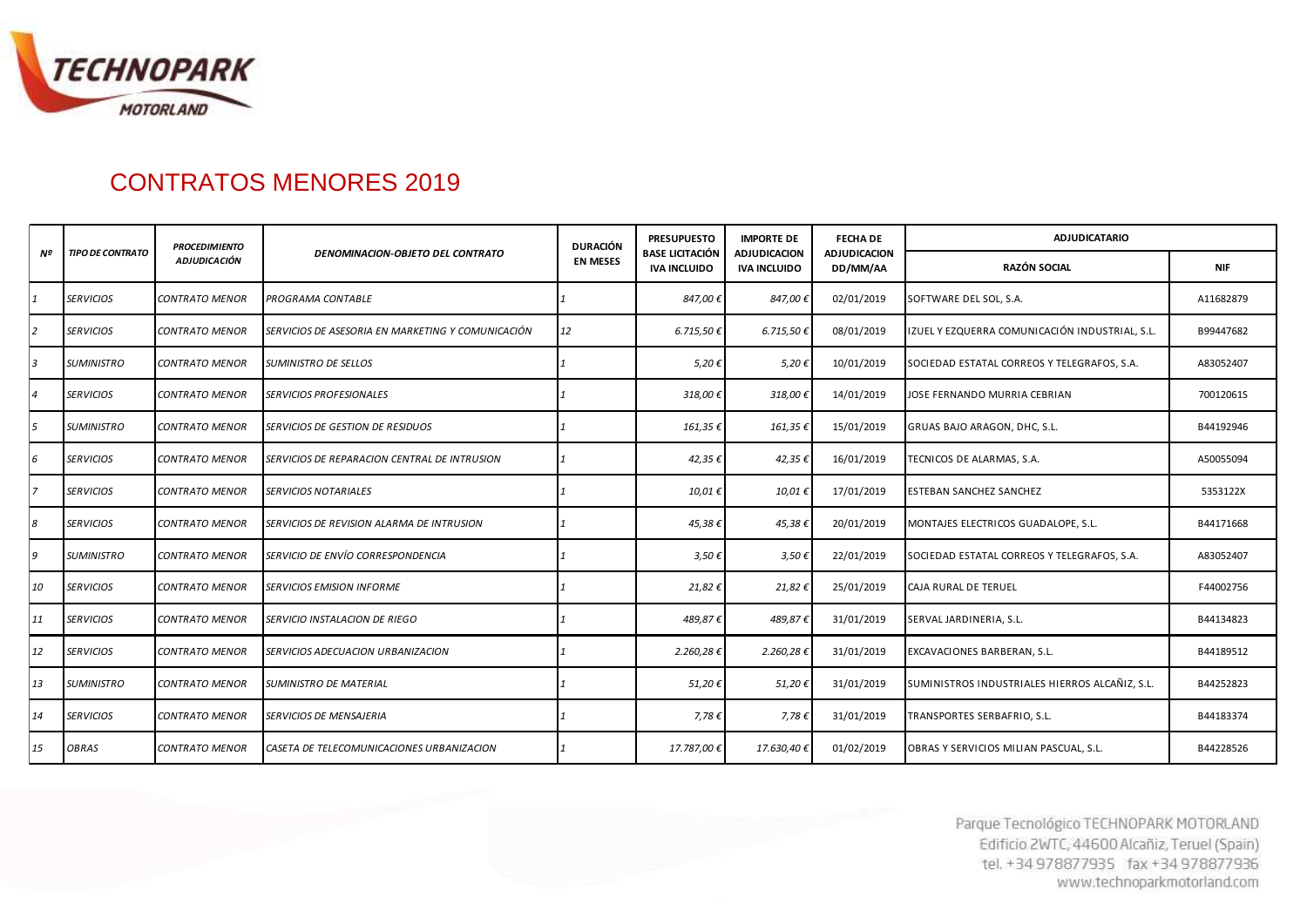

|    |                   | <b>PROCEDIMIENTO</b>  |                                     | <b>DURACIÓN</b> | <b>PRESUPUESTO</b>                     | <b>IMPORTE DE</b>                          | <b>FECHA DE</b>                 | <b>ADJUDICATARIO</b>                           |            |  |
|----|-------------------|-----------------------|-------------------------------------|-----------------|----------------------------------------|--------------------------------------------|---------------------------------|------------------------------------------------|------------|--|
| Nº | TIPO DE CONTRATO  | <b>ADJUDICACIÓN</b>   | DENOMINACION-OBJETO DEL CONTRATO    | <b>EN MESES</b> | BASE LICITACIÓN<br><b>IVA INCLUIDO</b> | <b>ADJUDICACION</b><br><b>IVA INCLUIDO</b> | <b>ADJUDICACION</b><br>DD/MM/AA | RAZÓN SOCIAL                                   | <b>NIF</b> |  |
| 16 | <b>SERVICIOS</b>  | CONTRATO MENOR        | SERVICIOS DE INSTALACION ETHERNET   |                 | 229,90€                                | 229,90€                                    | 05/02/2019                      | TECNICOS DE ALARMAS, S.A.                      | A50055094  |  |
| 17 | <b>SERVICIOS</b>  | CONTRATO MENOR        | SERVICIOS INSTALACION ELECTRICA     |                 | 91,74€                                 | 91,74€                                     | 06/02/2019                      | MONTAJES ELECTRICOS GUADALOPE, S.L.            | B44171668  |  |
| 18 | <b>SERVICIOS</b>  | <b>CONTRATO MENOR</b> | <b>SERVICIOS PROFESIONALES</b>      |                 | 172,43€                                | 172,43€                                    | 06/02/2019                      | ESS MURRIA HERMANOS, S.L.                      | B44129591  |  |
| 19 | <b>SERVICIOS</b>  | <b>CONTRATO MENOR</b> | <b>SERVICIOS REGISTRO MERCANTIL</b> |                 | 51,22€                                 | 51,22€                                     | 08/02/2019                      | MARIA DE LOS ANGELES RUIZ BLASCO               | 03085307H  |  |
| 20 | <b>SUMINISTRO</b> | <b>CONTRATO MENOR</b> | SUMINISTRO DE MOBILIARIO            |                 | 76,00€                                 | 76,00€                                     | 08/02/2019                      | S.M. SUBMINISTRES MONTSENY, S.L.               | B60349693  |  |
| 21 | <b>SERVICIOS</b>  | CONTRATO MENOR        | SERVICIOS REGISTRO MERCANTIL        |                 | 958,70€                                | 958,70€                                    | 12/02/2019                      | MARIA DE LOS ANGELES RUIZ BLASCO               | 03085307H  |  |
| 22 | <b>SERVICIOS</b>  | CONTRATO MENOR        | SERVICIO DE ENVÍO CORRESPONDENCIA   |                 | 4,00€                                  | 4,00€                                      | 13/02/2019                      | SOCIEDAD ESTATAL CORREOS Y TELEGRAFOS, S.A.    | A83052407  |  |
| 23 | <b>SUMINISTRO</b> | <b>CONTRATO MENOR</b> | SUMINISTRO DE HERRAMIENTA           |                 | 113,40€                                | 113,40€                                    | 15/02/2019                      | SUMINISTROS INDUSTRIALES HIERROS ALCAÑIZ, S.L. | B44252823  |  |
| 24 | <b>SUMINISTRO</b> | CONTRATO MENOR        | <b>SUMINISTRO DE BOMBILLOS</b>      |                 | 171,06€                                | 171,06€                                    | 18/02/2019                      | FERRETERIA Y PINTURAS, S.L.                    | B4408183   |  |
| 25 | <b>SERVICIOS</b>  | CONTRATO MENOR        | SERVICIOS DE LIMPIEZA               |                 | 1.829,52€                              | 1.829,52€                                  | 18/02/2019                      | FERRETERIA Y PINTURAS, S.L.                    | B4408183   |  |
| 26 | <b>SERVICIOS</b>  | CONTRATO MENOR        | <b>SERVICIOS CONTABLES</b>          | 10              | 5.445,00€                              | 4.356,00 €                                 | 22/02/2019                      | JOSE ANTONIO SOLA GUTIERREZ                    | 17999504A  |  |
| 27 | <b>SUMINISTRO</b> | CONTRATO MENOR        | SUMINISTRO COMPONENTES              |                 | 5,94€                                  | 5,94€                                      | 25/02/2019                      | PC COMPONENTES Y MULTIMEDIA, S.L.U             | B73347494  |  |
| 28 | <b>SUMINISTRO</b> | <b>CONTRATO MENOR</b> | SUMINISTRO DISPOSITIVOS TELEFONIA   |                 | 401,95€                                | 401,95€                                    | 25/02/2019                      | PC COMPONENTES Y MULTIMEDIA, S.L.U             | B73347494  |  |
| 29 | <b>SUMINISTRO</b> | CONTRATO MENOR        | SUMINISTRO DE HERRAMIENTA           |                 | 847,00€                                | 847,00€                                    | 25/02/2019                      | EZAGUE, S.L.                                   | B44102556  |  |
| 30 | <b>SERVICIOS</b>  | CONTRATO MENOR        | SERVICIOS DE INSPECCION ELECTRICA   |                 | 978,00€                                | 978,00€                                    | 25/02/2019                      | TUV SUD ATISAE, SAU                            | A28161396  |  |
| 31 | <b>SUMINISTRO</b> | CONTRATO MENOR        | SUMINISTRO MATERIAL DE OFICINA      |                 | 1.426,14€                              | 1.426,14€                                  | 26/02/2019                      | STAPLES PRODUCTOS DE OFICINA, S.L.U            | B28279511  |  |
| 32 | <b>SERVICIOS</b>  | CONTRATO MENOR        | SERVICIOS REGISTRO DE LA PROPIEDAD  |                 | 1.161,93 €                             | 1.161,93 €                                 | 26/02/2019                      | MARINA ZUÑIGA SERRANO                          | 74653782Z  |  |
| 33 | <b>SUMINISTRO</b> | CONTRATO MENOR        | SUMINISTRO DE MASTILES              |                 | 958,32€                                | 958,32€                                    | 28/02/2019                      | METALCAÑIZ ESTRUCTURAS, S.L.                   | B44009686  |  |
| 34 | <b>SUMINISTRO</b> | <b>CONTRATO MENOR</b> | <b>SUMINISTRO DE LLAVES</b>         |                 | 36,09€                                 | 36,09€                                     | 28/02/2019                      | WORLD DIAGNOSTIC SYSTEM, S.L.U                 | B44244119  |  |

*35 SERVICIOS CONTRATO MENOR SERVICIOS DE MENSAJERIA 1 14,59 € 14,59 €* 28/02/2019 TRANSPORTES SERBAFRIO, S.L. B44183374 *36 SERVICIOS CONTRATO MENOR SERVICIOS PROFESIONALES 1 397,76 € 397,76 €* 01/03/2019 JUAN GOMEZ JUSTES 73104455J *37 SUMINISTRO CONTRATO MENOR SUMINISTRO E INSTALACION CABLEADO ELECTRICO 1 995,64 € 995,64 €* 04/03/2019 MONTAJES ELECTRICOS GUADALOPE, S.L. B44171668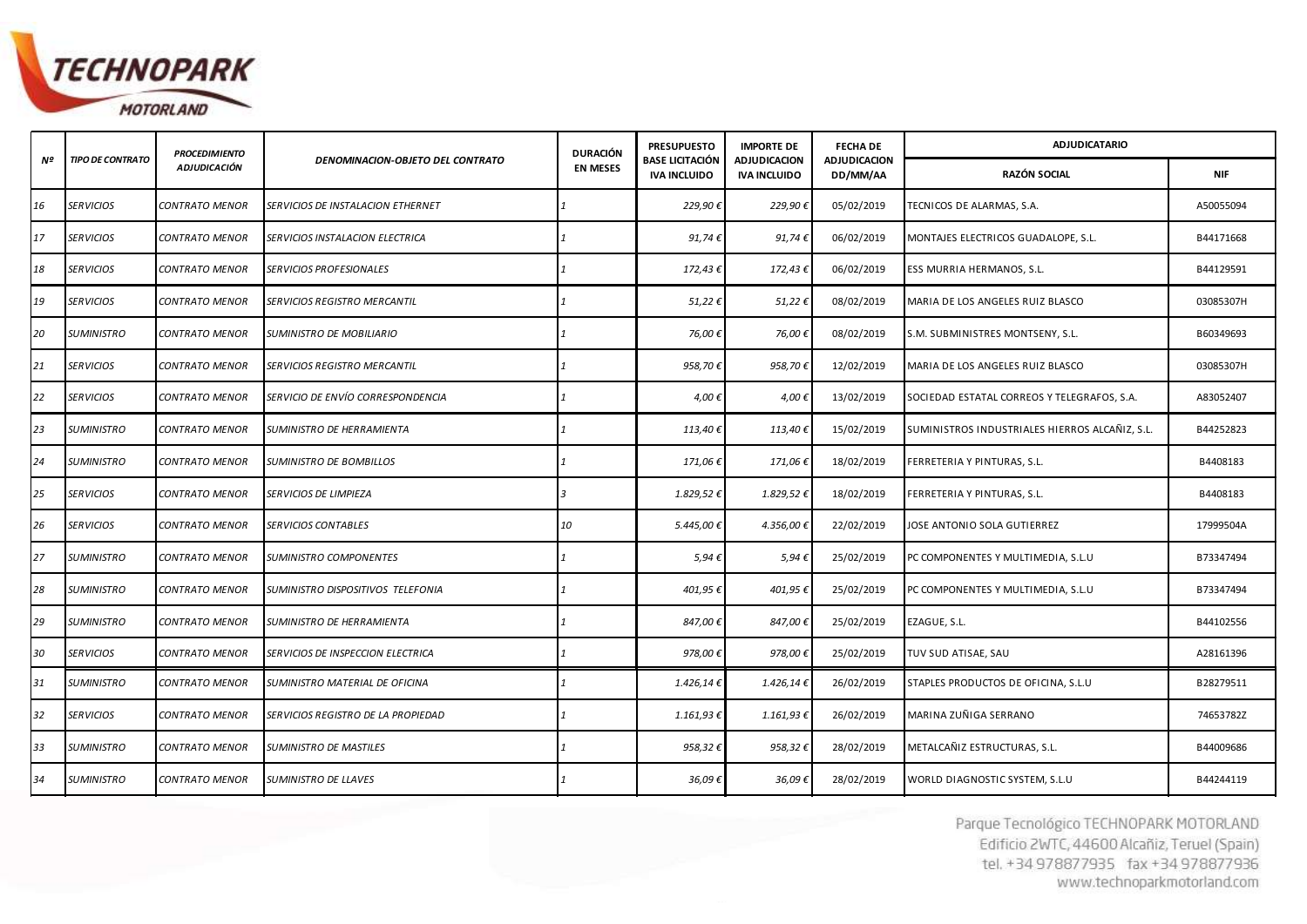

|    |                         | <b>PROCEDIMIENTO</b>  | <b>DENOMINACION-OBJETO DEL CONTRATO</b>     | <b>DURACIÓN</b><br><b>EN MESES</b> | <b>PRESUPUESTO</b>                            | <b>IMPORTE DE</b>                          | <b>FECHA DE</b>                 | <b>ADJUDICATARIO</b>                       |            |
|----|-------------------------|-----------------------|---------------------------------------------|------------------------------------|-----------------------------------------------|--------------------------------------------|---------------------------------|--------------------------------------------|------------|
| Nº | <b>TIPO DE CONTRATO</b> | <b>ADJUDICACIÓN</b>   |                                             |                                    | <b>BASE LICITACIÓN</b><br><b>IVA INCLUIDO</b> | <b>ADJUDICACION</b><br><b>IVA INCLUIDO</b> | <b>ADJUDICACION</b><br>DD/MM/AA | <b>RAZÓN SOCIAL</b>                        | <b>NIF</b> |
| 35 | <b>SERVICIOS</b>        | <b>CONTRATO MENOR</b> | SERVICIOS DE MENSAJERIA                     |                                    | 14,59€                                        | 14,59€                                     | 28/02/2019                      | TRANSPORTES SERBAFRIO, S.L.                | B44183374  |
| 36 | <b>SERVICIOS</b>        | <b>CONTRATO MENOR</b> | <b>SERVICIOS PROFESIONALES</b>              |                                    | 397,76€                                       | 397,76€                                    | 01/03/2019                      | <b>JUAN GOMEZ JUSTES</b>                   | 73104455J  |
| 37 | <b>SUMINISTRO</b>       | <b>CONTRATO MENOR</b> | SUMINISTRO E INSTALACION CABLEADO ELECTRICO |                                    | 995,64€                                       | 995,64€                                    | 04/03/2019                      | MONTAJES ELECTRICOS GUADALOPE, S.L.        | B44171668  |
| 38 | <b>SERVICIOS</b>        | <b>CONTRATO MENOR</b> | <b>SERVICIOS DE REPARACION</b>              |                                    | 333,09€                                       | 333,09€                                    | 04/03/2019                      | MONTAJES ELECTRICOS GUADALOPE, S.L.        | B44171668  |
| 39 | <b>SERVICIOS</b>        | CONTRATO MENOR        | SERVICIOS DE PERNOCTACION                   |                                    | 298,44€                                       | 298,44€                                    | 14/03/2019                      | SIDORME HOTELS, S.A.                       | A63448807  |
| 40 | <b>SUMINISTRO</b>       | <b>CONTRATO MENOR</b> | SUMINISTRO DE HERRAMIENTA                   |                                    | 293,59€                                       | 293,59€                                    | 15/03/2019                      | FERRETERIA ROYO, S.L.                      | B44211050  |
| 41 | <b>SUMINISTRO</b>       | <b>CONTRATO MENOR</b> | ESS MURRIA HERMANOS, S.L.                   |                                    | 108,90€                                       | 108,90€                                    | 19/03/2019                      | ESS MURRIA HERMANOS, S.L.                  | B44129591  |
| 42 | <b>SUMINISTRO</b>       | <b>CONTRATO MENOR</b> | <b>SUMINISTRO DE MATERIAL</b>               |                                    | 15,20€                                        | 15,20€                                     | 20/03/2019                      | WORLD DIAGNOSTIC SYSTEM, S.L.U             | B44244119  |
| 43 | <b>SERVICIOS</b>        | <b>CONTRATO MENOR</b> | <i><b>SERVICIOS PROFESIONALES</b></i>       |                                    | 1.505,08€                                     | 1.505,08€                                  | 20/03/2019                      | ESTUDIO DE ARQUITECTURA MMT, S.L.P         | B44148369  |
| 44 | <b>SUMINISTRO</b>       | <b>CONTRATO MENOR</b> | SUMINISTRO DE EQUIPO Y COMPONENTES          |                                    | 520,13€                                       | 520,13€                                    | 22/03/2019                      | PC COMPONENTES Y MULTIMEDIA, S.L.U         | B73347494  |
| 45 | <b>SERVICIOS</b>        | <b>CONTRATO MENOR</b> | SERVICIOS DE TRANSPORTE                     |                                    | 237,80€                                       | 237,80€                                    | 26/03/2019                      | RENFE VIAJEROS SME, S.A.                   | A86868189  |
| 46 | <b>SUMINISTRO</b>       | <b>CONTRATO MENOR</b> | SUMINISTRO DE MOBILIARIO                    |                                    | 128,66€                                       | 128,66€                                    | 27/03/2019                      | AMAZON EU, SARL                            | W0184081H  |
| 47 | <b>SERVICIOS</b>        | <b>CONTRATO MENOR</b> | <b>SERVICIOS DE MENSAJERIA</b>              |                                    | 27,10€                                        | 27,10€                                     | 29/03/2019                      | TRANSPORTES SERBAFRIO, S.L.                | B44183374  |
| 48 | <b>SUMINISTRO</b>       | <b>CONTRATO MENOR</b> | SUMINISTRO DE MATERIAL                      |                                    | 78,53€                                        | 78,53 €                                    | 30/03/2019                      | SUMINISTRO CUMAR ALCAÑIZ, S.L.             | B44150241  |
| 49 | <b>SERVICIOS</b>        | <b>CONTRATO MENOR</b> | <b>RENOVACION MARCA</b>                     |                                    | 332,52€                                       | 332,52€                                    | 30/03/2019                      | PONS PATENTES Y MARCAS INTERNACIONAL, S.L. | B84921709  |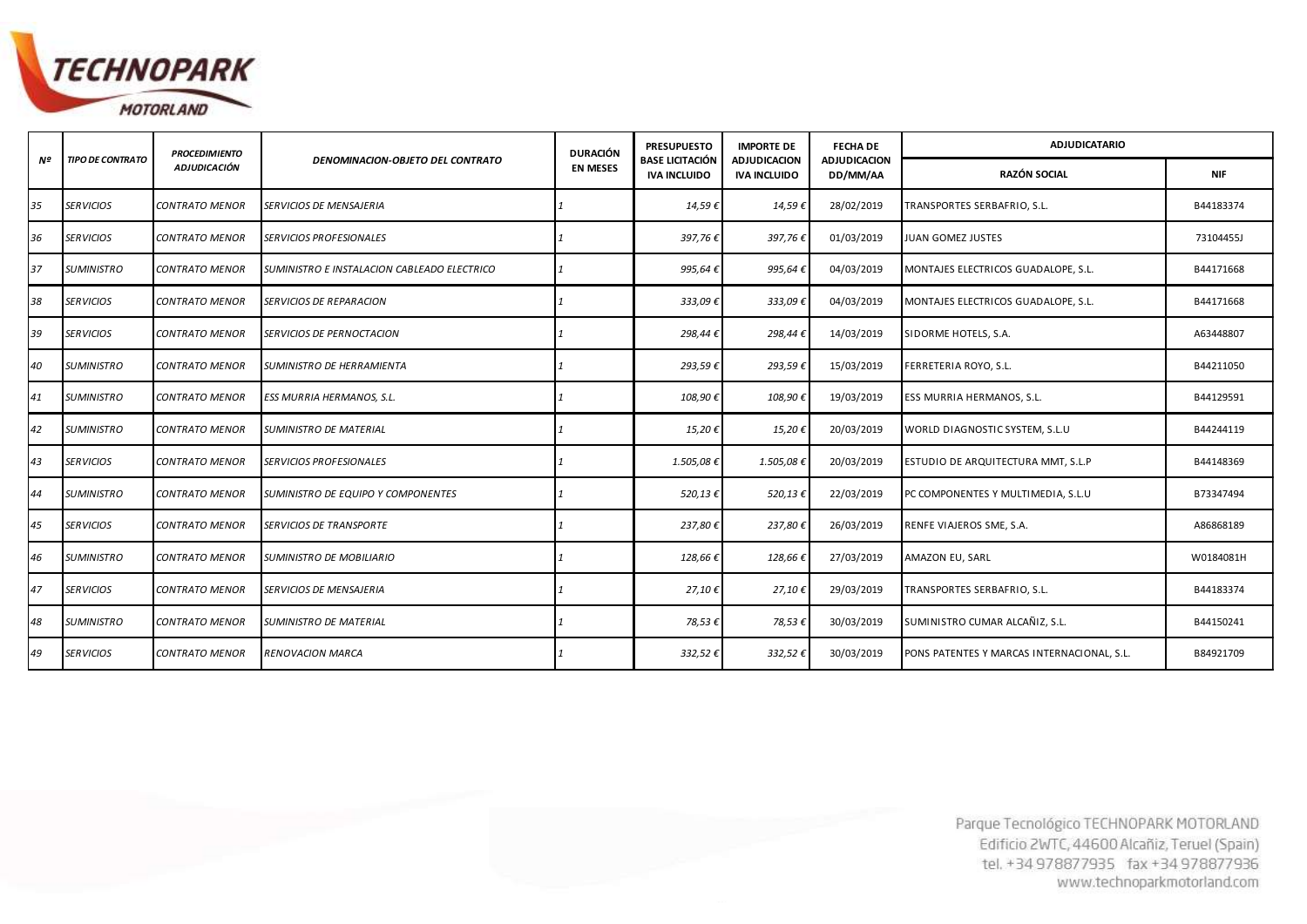

|    |                         | <b>PROCEDIMIENTO</b>  | DENOMINACION-OBJETO DEL CONTRATO                     | <b>DURACIÓN</b><br><b>EN MESES</b>                                                                                                                             | <b>PRESUPUESTO</b><br><b>BASE LICITACIÓN</b> | <b>IMPORTE DE</b><br>ADJUDICACION | <b>PRESUPUESTO</b>                            | <b>IMPORTE DE</b>                          | <b>FECHA DE</b>                 | <b>ADJUDICATARIO</b>                                            |            |
|----|-------------------------|-----------------------|------------------------------------------------------|----------------------------------------------------------------------------------------------------------------------------------------------------------------|----------------------------------------------|-----------------------------------|-----------------------------------------------|--------------------------------------------|---------------------------------|-----------------------------------------------------------------|------------|
| Nº | <b>TIPO DE CONTRATO</b> | <b>ADJUDICACIÓN</b>   |                                                      |                                                                                                                                                                | <b>IVA NO INCLUIDO</b>                       | <b>IVA NO</b><br><b>INCLUIDO</b>  | <b>BASE LICITACIÓN</b><br><b>IVA INCLUIDO</b> | <b>ADJUDICACION</b><br><b>IVA INCLUIDO</b> | <b>ADJUDICACION</b><br>DD/MM/AA | <b>RAZÓN SOCIAL</b>                                             | <b>NIF</b> |
| 50 | <b>SUMINISTRO</b>       | <b>CONTRATO MENOR</b> | SUMINISTRO ABONO URBANIZACION                        |                                                                                                                                                                | 14,83€                                       | 14,83 €                           | 17,94€                                        | 17,94€                                     | 01/04/2019                      | SOCIEDAD COOPERATIVA DEL CAMPO NTRA SRA DE LOS<br><b>PUEYOS</b> | F44002004  |
| 51 | <b>SUMINISTRO</b>       | <b>CONTRATO MENOR</b> | SUMINISTRO DE MATERIAL INSTALACIONES                 |                                                                                                                                                                | 12,70€                                       | 12,70€                            | 15,37€                                        | 15,37€                                     | 01/04/2019                      | FERRETERIA ROYO, S.L.                                           | B44211050  |
| 52 | <b>SUMINISTRO</b>       | <b>CONTRATO MENOR</b> | SUMINISTRO DE BARREA DE ACCESO                       |                                                                                                                                                                | 471,96€                                      | 471,96€                           | 571,07€                                       | 571,07€                                    | 01/04/2019                      | AME MATERIAL ELECTRICO, S.A.U                                   | A96933510  |
| 53 | <b>SERVICIOS</b>        | <b>CONTRATO MENOR</b> | SERVICIOS SUBSANACION DEFICIENCIAS MANTENIMIENTO PCI |                                                                                                                                                                | 687,08€                                      | 687,08€                           | 831,37€                                       | 831,37€                                    | 01/04/2019                      | SEGURIDAD AVANZADA, TECNOLOGIA Y APLICACIONES,                  | B99342487  |
| 54 | <b>SERVICIOS</b>        | <b>CONTRATO MENOR</b> | SUBSANACION DEFICIENCIAS SAI                         |                                                                                                                                                                | 656,22€                                      | 656,22€                           | 794,03€                                       | 794,03€                                    | 01/04/2019                      | JUAN GOMEZ JUSTES                                               | 73104455J  |
| 55 | <b>SUMINISTRO</b>       | CONTRATO MENOR        | INSTALACION DE LUMINARIA                             |                                                                                                                                                                | 1.212,40 €                                   | 1.212,40€                         | 1.467,00€                                     | 1.467,00 €                                 | 01/04/2019                      | MONTAJES ELECTRICOS GUADALOPE, S.L.                             | B44171668  |
| 56 | <b>SUMINISTRO</b>       | <b>CONTRATO MENOR</b> | SUMINISTRO ALIMENTACION                              |                                                                                                                                                                | 14,64€                                       | 14,64€                            | 16,07€                                        | 16,07€                                     | 01/04/2019                      | SUPERMERCADOS SABECO, S.A.U                                     | A50008150  |
| 57 | <b>SERVICIOS</b>        | <b>CONTRATO MENOR</b> | SERVICIOS DE CATERING                                |                                                                                                                                                                | 124,18€                                      | 124,18€                           | 136,60€                                       | 136,60€                                    | 01/04/2019                      | <b>UANCIBI, S.L.</b>                                            | B44118719  |
| 58 | <b>SERVICIOS</b>        | <b>CONTRATO MENOR</b> | SERVICIOS DE ALQUILER KARTING                        |                                                                                                                                                                | 99,17€                                       | 99,17€                            | 120,00€                                       | 120,00€                                    | 01/04/2019                      | CIUDAD DEL MOTOR DE ARAGON, S.A.                                | A44184216  |
| 59 | <b>SUMINISTRO</b>       | <b>CONTRATO MENOR</b> | SUMINISTRO DE GASOLINA                               |                                                                                                                                                                | 8,26€                                        | 8,26€                             | 10,00€                                        | 10,00€                                     | 02/04/2019                      | REPSOL COMERCIAL DE PRODUCTOS PETROLÍFEROS,<br>5.A.             | A80298839  |
| 60 | <b>SERVICIOS</b>        | <b>CONTRATO MENOR</b> | SERVICIOS DE PERNOCTACION Y RESTAURACION             |                                                                                                                                                                | 198,30€                                      | 198,30€                           | 218,13€                                       | 218,13€                                    | 03/04/2019                      | CYESA CORNELLA, S.A.                                            | A08504631  |
| 61 | <b>SERVICIOS</b>        | <b>CONTRATO MENOR</b> | SERVICIOS DE REPARACION DESBROZADORA                 |                                                                                                                                                                | 101,20€                                      | 101,20€                           | 122,45€                                       | 122,45€                                    | 03/04/2019                      | PATI RACING, S.L.                                               | B44265874  |
| 62 | <b>SERVICIOS</b>        | <b>CONTRATO MENOR</b> | SERVICIOS DE MANTENIMIENTO INSTALACIONES             |                                                                                                                                                                | 27,23€                                       | 27,23 €                           | 32,95€                                        | 32,95€                                     | 05/04/2019                      | SERVAL JARDINERIA, S.L.                                         | B44134823  |
| 63 | <b>OBRAS</b>            | CONTRATO MENOR        | INSTALACION ELECTRICA                                |                                                                                                                                                                | 1.905,62                                     | 1.905,62€                         | 2.305,80 €                                    | 2.305,80 €                                 | 08/04/2019                      | JUAN GOMEZ JUSTES                                               | 73104455J  |
| 64 | <b>SUMINISTRO</b>       | <b>CONTRATO MENOR</b> | SUMINISTRO DE MATERIAL DE FERRETERIA                 |                                                                                                                                                                | $3,70$ €                                     | 3,70 $\epsilon$                   | 4,48€                                         | 4,48 $t$                                   | 08/04/2019                      | FERRETERIA Y PINTURAS, S.L.                                     | B44008183  |
| 65 | <b>SUMINISTRO</b>       | <b>CONTRATO MENOR</b> | SUMINISTRO MATERIAL CONSUMIBLE                       |                                                                                                                                                                | 17,09€                                       | 17,09€                            | 20,68€                                        | 20,68€                                     | 10/04/2019                      | SUMINISTROS CUMAR ALCAÑIZ, S.L.                                 | B44150241  |
| 66 | <b>SERVICIOS</b>        | <b>CONTRATO MENOR</b> | SERVICIOS INSERCION PUBLICITARIA                     |                                                                                                                                                                | 1.026,00 €                                   | 1.026,00€                         | 1.241,46€                                     | 1.241,46€                                  | 10/04/2019                      | PRENSA DE TERUEL, S.L.                                          | B44249379  |
| 67 | <b>SUMINISTRO</b>       | <b>CONTRATO MENOR</b> | ADQUISICION REGISTRO HORARIO                         |                                                                                                                                                                | 775,50€                                      | 775,50€                           | 938,36€                                       | 938,36€                                    | 20/04/2019                      | ONEDIRECT COMUNICACIONES, S.L.                                  | B62505524  |
| 68 | <b>SERVICIOS</b>        | <b>CONTRATO MENOR</b> | SERVICIOS DE PERNOCTACION                            |                                                                                                                                                                | 129,92€                                      | 129,92€                           | 142,91€                                       | 142,91€                                    | 22/04/2019                      | HOTEL CONDE ARANDA, S.A.                                        | A50678069  |
| 69 | <b>SERVICIOS</b>        | <b>CONTRATO MENOR</b> | SERVICIOS DE DESMONTAJE                              |                                                                                                                                                                | 250,00 €                                     | 250,00€                           | 302,50€                                       | 302,50€                                    | 24/04/2019                      | INDUSTRIAS METALICAS ALCAÑIZANA, S.L.                           | B44263051  |
| 70 | <b>SERVICIOS</b>        | <b>CONTRATO MENOR</b> | REPARACION DE INSTALACIONES                          |                                                                                                                                                                | 50,00€                                       | 50,00€                            | 60,50€                                        | 60,50€                                     | 24/04/2019                      | MONTAJES ELECTRICOS GUADALOPE, S.L.                             | B44171668  |
| 71 | <b>SERVICIOS</b>        | <b>CONTRATO MENOR</b> | SERVICIOS DE RECONSTRUCCIÓN Y REPOSICIÓN DE LAMAS    |                                                                                                                                                                | 2.125,004                                    | 2.125,00€                         | 2.574,25€                                     | 2.571,25€                                  | 24/04/2019                      | FELIX MUÑOZ MARTÍN                                              | 17737575K  |
|    |                         |                       |                                                      | Parque Tecnológico TECHNOPARK MOTORLAND<br>Edificio 2WTC, 44600 Alcañiz, Teruel (Spain)<br>tel. +34 978877935 fax +34 978877936<br>www.technoparkmotorland.com |                                              |                                   |                                               |                                            |                                 |                                                                 |            |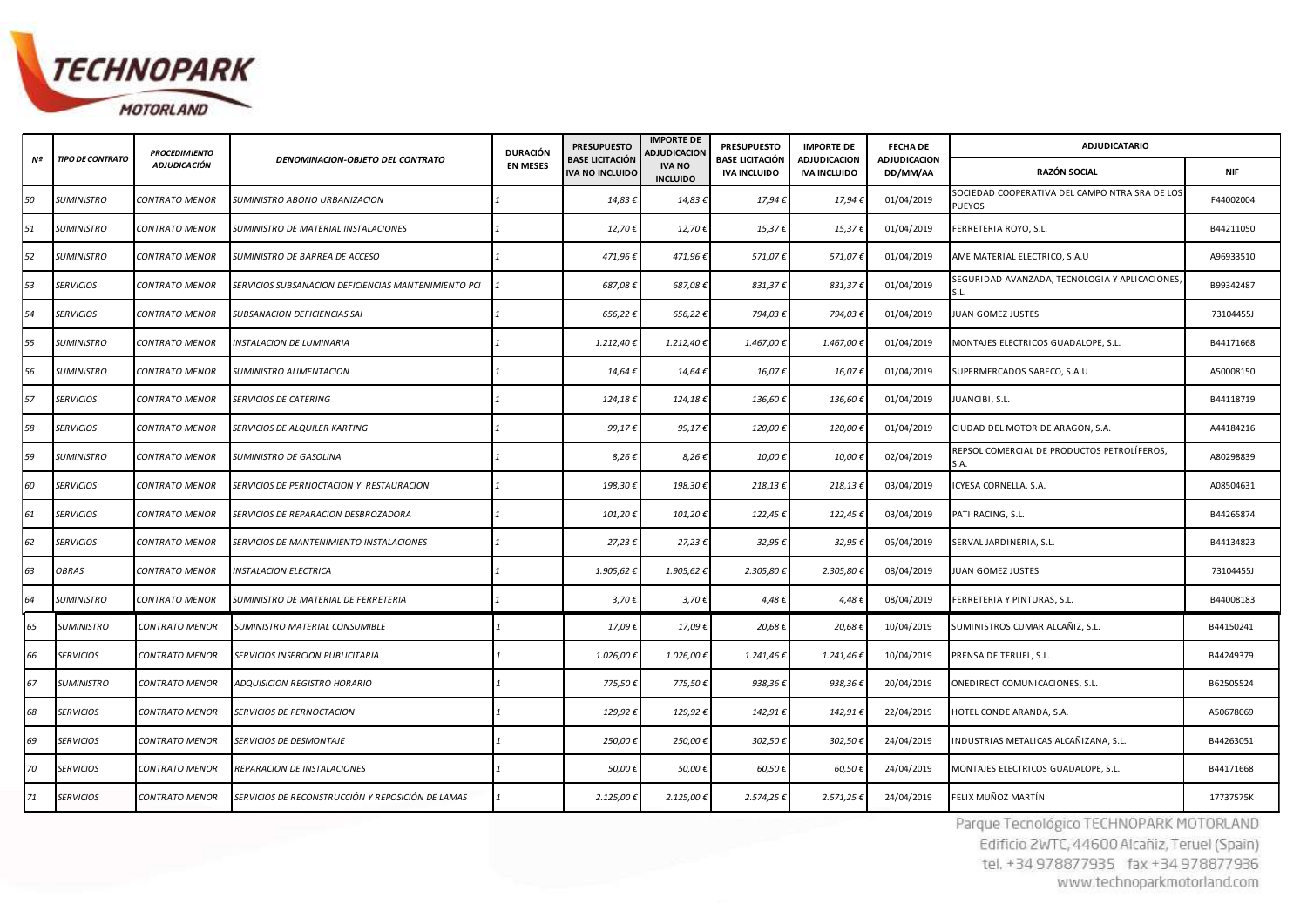

|    | TIPO DE CONTRATO  | <b>PROCEDIMIENTO</b>  | DENOMINACION-OBJETO DEL CONTRATO                   | <b>DURACIÓN</b> | <b>PRESUPUESTO</b><br><b>BASE LICITACIÓN</b> | <b>IMPORTE DE</b><br><b>ADJUDICACION</b> | <b>PRESUPUESTO</b><br>BASE LICITACIÓN | <b>IMPORTE DE</b>                          | <b>FECHADE</b>           | <b>ADJUDICATARIO</b>                                                                                                                                           |            |
|----|-------------------|-----------------------|----------------------------------------------------|-----------------|----------------------------------------------|------------------------------------------|---------------------------------------|--------------------------------------------|--------------------------|----------------------------------------------------------------------------------------------------------------------------------------------------------------|------------|
| Nº |                   | <b>ADJUDICACIÓN</b>   |                                                    | <b>EN MESES</b> | IVA NO INCLUIDO                              | <b>IVA NO</b><br><b>INCLUIDO</b>         | <b>IVA INCLUIDO</b>                   | <b>ADJUDICACION</b><br><b>IVA INCLUIDO</b> | ADJUDICACION<br>DD/MM/AA | RAZÓN SOCIAL                                                                                                                                                   | <b>NIF</b> |
| 72 | <b>SUMINISTRO</b> | CONTRATO MENOR        | SUMINISTRO DE DISPOSITIVOS DE AUDIO                |                 | 220,59€                                      | 220,59€                                  | 250,22€                               | 250,22€                                    | 25/04/2019               | AMAZON EU SARL                                                                                                                                                 | W0184081H  |
| 73 | <b>SERVICIOS</b>  | CONTRATO MENOR        | <b>LEGALIZACION DE LIBROS</b>                      |                 | $2,60$ €                                     | 2,60€                                    | 3,15€                                 | $3,15 \notin$                              | 30/04/2019               | COLEGIO DE REGISTRADORES DE ESPAÑA                                                                                                                             | Q2863012G  |
| 74 | <b>SUMINISTRO</b> | CONTRATO MENOR        | SUMINSITRO DE MATERIAL CONSUMIBLE MANTENIMIENTO    |                 | 160,22€                                      | 160,22€                                  | 193,87€                               | 193,87€                                    | 30/04/2019               | FERRETERIA ROYO, S.L.                                                                                                                                          | B44211050  |
| 75 | <b>SUMINISTRO</b> | CONTRATO MENOR        | SUMINISTRO DE GAVETAS DE ALMACENAMIENTO            |                 | 197,83€                                      | 197,83€                                  | 239,50€                               | 239,50€                                    | 04/05/2019               | LEROY MERLIN ESPAÑA, S.L.U                                                                                                                                     | B84818442  |
| 76 | <b>SERVICIOS</b>  | CONTRATO MENOR        | REPARACION DE INSTALACIONES                        |                 | 429,00€                                      | 429,00€                                  | 519,09€                               | 519,09€                                    | 07/05/2019               | OBRAS Y SERVICIOS MILIAN PASCUAL, S.L.                                                                                                                         | B44228526  |
| 77 | <b>SERVICIOS</b>  | CONTRATO MENOR        | SERVICIOS DE REPARACION DE DAÑOS INSTALACION CLIMA |                 | 308,72€                                      | 308,72€                                  | 373,55 €                              | 373,55 €                                   | 09/05/2019               | MONTAJES ELECTRICOS GUADALOPE, S.L.                                                                                                                            | B44171668  |
| 78 | <b>SUMINISTRO</b> | CONTRATO MENOR        | <b>FABRICACION Y MONTAJE DE COFFEE</b>             |                 | 2.126,156                                    | 2.126,15€                                | 2.572,64€                             | 2.572,64 €                                 | 09/05/2019               | <b>SANZ PIQUER CARLOS</b>                                                                                                                                      | 73153429C  |
| 79 | <b>SUMINISTRO</b> | CONTRATO MENOR        | SUMINISTRO DE TABLEROS                             |                 | 194,76€                                      | 194,76€                                  | 235,66€                               | 235,66€                                    | 13/05/2019               | FOZ MASANA, S.L.                                                                                                                                               | B44103299  |
| 80 | <b>SERVICIOS</b>  | CONTRATO MENOR        | <b>ALQUILER CIRCUITO</b>                           |                 | 49,59€                                       | 49,59€                                   | 60,00€                                | 60,00 €                                    | 14/05/2019               | CIUDAD DEL MOTOR DE ARAGON, S.A.                                                                                                                               | A44184216  |
| 81 | <b>SERVICIOS</b>  | <b>CONTRATO MENOR</b> | <b>LEGALIZACION DE LIBROS</b>                      |                 | 27,50 €                                      | 27,50€                                   | 33,28€                                | 33,28€                                     | 16/05/2019               | MARIA DE LOS ANGELES RUIZ BLASCO                                                                                                                               | 03085307H  |
| 82 | <b>SERVICIOS</b>  | CONTRATO MENOR        | SERVICIOS DE PERNOCTACION                          |                 | 256,25€                                      | 256,25€                                  | 281,88€                               | 281,88€                                    | 16/05/2019               | EXPLOTACIONES HOTELERAS VENECIA, S.L.                                                                                                                          | B92441518  |
| 83 | <b>SERVICIOS</b>  | CONTRATO MENOR        | SERVICIOS DE APARCAMIENTO                          |                 | 33,76€                                       | 33,76€                                   | 40,85€                                | 40,85€                                     | 16/05/2019               | SABA APARCAMIENTOS, S.A.                                                                                                                                       | B08197931  |
| 84 | <b>SERVICIOS</b>  | CONTRATO MENOR        | INSTALACION DE FREGADERA                           |                 | 974,04€                                      | 974,04€                                  | 1.178,59€                             | 1.178,596                                  | 16/05/2019               | FONTANERIA HERRERO, S.C.                                                                                                                                       | J44123578  |
| 85 | <b>SUMINISTRO</b> | <b>CONTRATO MENOR</b> | SUMINISTRO DE PINTURA                              |                 | 70,90 €                                      | 70,90€                                   | 85,79€                                | 85,79€                                     | 19/05/2019               | FERRETERIA Y PINTURAS, S.L.                                                                                                                                    | B44008183  |
| 86 | <b>SUMINISTRO</b> | CONTRATO MENOR        | ADQUISICIÓN DE CINTA DE BALIZAMIENTO               |                 | 293,20€                                      | 293,20€                                  | 354,77€                               | 354,77€                                    | 23/05/2019               | NORENDE, S.L.                                                                                                                                                  | B86164233  |
| 87 | <b>SUMINISTRO</b> | CONTRATO MENOR        | DISPOSITIVOS INFORMATICOS                          |                 | 237,88€                                      | 237,88€                                  | 287,83€                               | 287,83€                                    | 27/05/2019               | PC COMPONENTES Y MULTIMEDIA, S.L.U                                                                                                                             | B73347494  |
| 88 | <b>SERVICIOS</b>  | CONTRATO MENOR        | SERVICIOS DE TRANSPORTE                            |                 | 9,08                                         | 9,08€                                    | 10,99€                                | 10,99€                                     | 31/05/2019               | TRANSPORTES SERBAFRIO, S.L.                                                                                                                                    | B44183374  |
| 89 | <b>SUMINISTRO</b> | CONTRATO MENOR        | ADQUISICION DE FUENTE DE AGUA                      |                 | 219,00€                                      | 219,00€                                  | 264,99€                               | 264,99€                                    | 12/06/2019               | INTEGRAL DEVELOPMENT TRADING SOLUTIONS, S.L.U                                                                                                                  | B98750797  |
| 90 | <b>SUMINISTRO</b> | CONTRATO MENOR        | ADQUISICIÓN DE MATERIAL DE MANTENIMIENTO           |                 | 474,40€                                      | 474,40€                                  | 574,02€                               | 574,02€                                    | 13/06/2019               | MAQUINZA, S.A.                                                                                                                                                 | A50059013  |
| 91 | <b>SUMINISTRO</b> | <b>CONTRATO MENOR</b> | ADQUISICIÓN DE MATERIAL DE MANTENIMIENTO           |                 | 156,27€                                      | 156,27€                                  | 189,09€                               | 189,09€                                    | 13/06/2019               | FERRETERÍA ROYO, S.L.                                                                                                                                          | B44211050  |
| 92 | <b>SUMINISTRO</b> | CONTRATO MENOR        | ADQUISICION DISPOSITIVOS DE TELEFONIA              |                 | 186,60€                                      | 186,60€                                  | 225,79€                               | 225,79€                                    | 19/06/2019               | ONEDIRECT COMUNICACIONES, S.L.                                                                                                                                 | B62505524  |
| 93 | <b>SUMINISTRO</b> | <b>CONTRATO MENOR</b> | SUMINISTRO DE SELLOS                               |                 | 30,00€                                       | 30,00€                                   | 30,00€                                | 30,00€                                     | 27/06/2019               | SOCIEDAD ESTATAL CORREOS Y TELÉGRAFOS, S.A.                                                                                                                    | B83052407  |
|    |                   |                       |                                                    |                 |                                              |                                          |                                       |                                            |                          | Parque Tecnológico TECHNOPARK MOTORLAND<br>Edificio 2WTC, 44600 Alcañiz, Teruel (Spain)<br>tel. +34 978877935 fax +34 978877936<br>www.technonarkmotorland.com |            |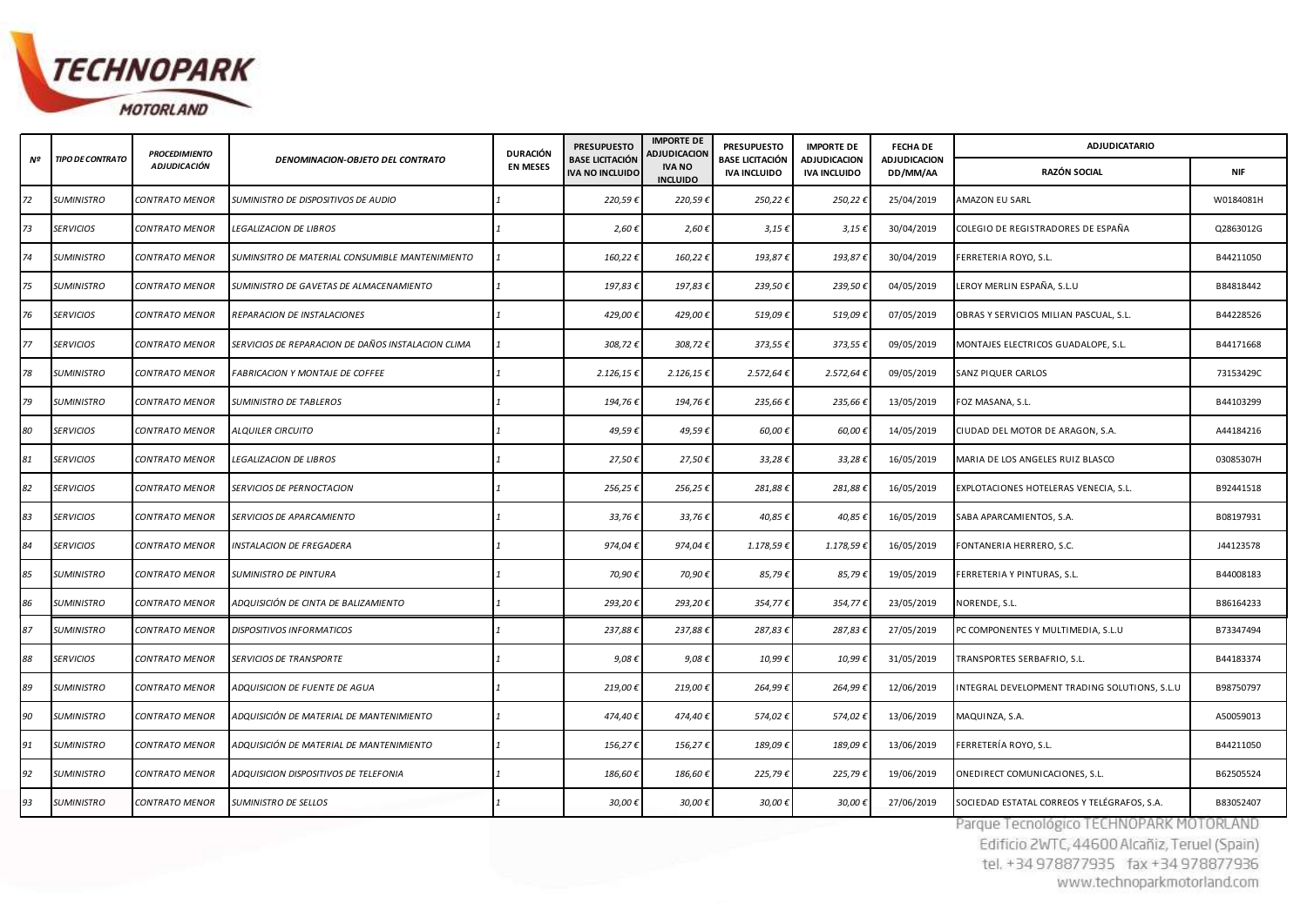

|     |                         | <b>PROCEDIMIENTO</b>  |                                                                                                            | <b>DURACIÓN</b> | <b>PRESUPUESTO</b><br><b>BASE</b>  | <b>IMPORTE DE</b><br>ADJUDICACION | <b>PRESUPUESTO</b>                     | <b>IMPORTE DE</b><br><b>ADJUDICACION</b> | <b>FECHA DE</b>                 | <b>ADJUDICATARIO</b>                                 |             |
|-----|-------------------------|-----------------------|------------------------------------------------------------------------------------------------------------|-----------------|------------------------------------|-----------------------------------|----------------------------------------|------------------------------------------|---------------------------------|------------------------------------------------------|-------------|
| Nº  | <b>TIPO DE CONTRATO</b> | <b>ADJUDICACIÓN</b>   | DENOMINACION-OBJETO DEL CONTRATO                                                                           | <b>EN MESES</b> | <b>LICITACIÓN</b><br><b>IVA NO</b> | <b>IVA NO</b><br><b>INCLUIDO</b>  | <b>BASE LICITACIÓN</b><br>IVA INCLUIDO | <b>IVA INCLUIDO</b>                      | <b>ADJUDICACION</b><br>DD/MM/AA | RAZÓN SOCIAL                                         | <b>NIF</b>  |
| 94  | <b>SERVICIOS</b>        | <b>CONTRATO MENOR</b> | SERVICIOS DE CONSULTORIA                                                                                   | $\mathbf{1}$    | 514,30€                            | 514,30€                           | 622,30€                                | 622,30€                                  | 10/07/2019                      | CONSULTORES CETRESCE FORMACIÓN Y DESARROLLO,<br>S.L. | B22302301   |
| 95  | <b>SERVICIOS</b>        | <b>CONTRATO MENOR</b> | <i><b>SERVICIOS DE RESTAURACION</b></i>                                                                    | $\mathbf{1}$    | 75,70€                             | 67,05€                            | 91,60 €                                | 73,75€                                   | 10/07/2019                      | GUADALOPE HOTEL ALCAÑIZ, S.L.                        | B44204436   |
| 96  | <b>SUMINISTRO</b>       | <b>CONTRATO MENOR</b> | TARJETAS DE VISITA                                                                                         | 1               | 35,00€                             | 35,00€                            | 42,35€                                 | 42,35€                                   | 11/07/2019                      | QUERIDA MARGARITA, S.L.                              | B44231579   |
| 97  | <b>SUMINISTRO</b>       | <b>CONTRATO MENOR</b> | <b>SUMINISTRO DE AGUA</b>                                                                                  | 12              | 1.136,84€                          | 1.136,84€                         | 1.375,57€                              | 1.375,57€                                | 15/07/2019                      | OCIO VENDING, S.L.                                   | B44229243   |
| 98  | <b>SUMINISTRO</b>       | <b>CONTRATO MENOR</b> | TORNILLERÍA ORDINARIA                                                                                      | 1               | 31,50€                             | 31,50€                            | 38,12€                                 | 38,12€                                   | 15/07/2019                      | SUMINISTROS INDUSTRIALES HIERROS ALCAÑIZ, S.L.       | B44252823   |
| 99  | <b>SERVICIOS</b>        | <b>CONTRATO MENOR</b> | REPARACIÓN DE SONDA Y RECALIBRACIÓN                                                                        | $\overline{2}$  | 1.110,46€                          | 777,31€                           | 1.343,66€                              | 940,55€                                  | 15/07/2019                      | SERVAL JARDINERÍA, S.L.                              | B44134823   |
| 100 | <b>SERVICIOS</b>        | <b>CONTRATO MENOR</b> | REVISIÓN DE CLORO Y SUMINISTRO DEL MISMO                                                                   | $\mathbf{3}$    | 185,70€                            | 157,66€                           | 224,70€                                | 190,77€                                  | 15/07/2019                      | SERVAL JARDINERÍA, S.L.                              | B44134823   |
| 101 | <b>SUMINISTRO</b>       | <b>CONTRATO MENOR</b> | SUMINISTRO DE REPOSICION LLAVES EDIFICIOS PTMA                                                             | 1               | 50,24€                             | 50,24€                            | 60,79€                                 | 60,79€                                   | 15/07/2019                      | WORLD DIAGNOSTIC SYSTEM, S.L.U                       | B44244119   |
| 102 | <b>SUMINISTRO</b>       | <b>CONTRATO MENOR</b> | SUMINISTRO DE EXPOSITORES PARA ACOPIO DE GARRAFONES<br>DE AGUA                                             | 1               | 92,40€                             | 92,40€                            | 111,80€                                | 111,80€                                  | 23/07/2019                      | INTEGRAL DEVELOPMENT TRADING SOLUTIONS, S.L.U        | B98750797   |
| 103 | <b>SERVICIOS</b>        | <b>CONTRATO MENOR</b> | RECOGIDA EXTRAORDINARIA DE RESIDUOS                                                                        | $\mathbf{1}$    | 82,00€                             | 82,00€                            | 90,20€                                 | 90,20 €                                  | 24/07/2019                      | GRÚAS BAJO ARAGÓN DHC, S.L.                          | B44192946   |
| 104 | <b>SERVICIOS</b>        | <b>CONTRATO MENOR</b> | GESTIÓN EXTRAORDINARIA DE RESIDUOS                                                                         | 1               | 480,00€                            | 362,40€                           | 580,80€                                | 398,64€                                  | 24/07/2019                      | TRATAMIENTO DE RESIDUOS ALCAÑIZ, S.L.                | B44266377   |
| 105 | <b>SERVICIOS</b>        | <b>CONTRATO MENOR</b> | SERVICIOS DE TRANSPORTE                                                                                    | 1               | 7,71 €                             | 7,71€                             | $9,33 \notin$                          | $9,33 \notin$                            | 31/07/2019                      | TRANSPORTES SERBAFRÍO, S.L.                          | B44183374   |
| 106 | <b>SERVICIOS</b>        | <b>CONTRATO MENOR</b> | SERVICIOS DE DIAGNÓSTICO Y REFLEXIÓN PARA LA MEJORA DE<br>LA ESTRUCTURA Y MODELO DE ORGANIZACIÓN Y GESTIÓN | $\mathbf{3}$    | 4.150,00 €                         | 4.150,00€                         | 5.021,50€                              | 5.021,50€                                | 01/08/2019                      | INFORMACIÓN Y DESARROLLO, S.L.                       | B48236251   |
| 107 | <b>SERVICIOS</b>        | <b>CONTRATO MENOR</b> | SERVICIOS DE RED DE FIBRA ÓPTICA                                                                           | $\overline{4}$  | 5.850,00€                          | 5.850,00€                         | 7.078,50€                              | 7.078,50€                                | 01/08/2019                      | PUYO ÁREA TECNOLÓGICA, S.L.                          | B44215002   |
| 108 | <b>SUMINISTRO</b>       | <b>CONTRATO MENOR</b> | ADQUISICIÓN DE DOS FOTOCÉLULAS PARA AUTOMATIZACIÓN<br><b>DE PUERTAS</b>                                    | 2               | 11,37€                             | $11,37 \in$                       | 13,35€                                 | $13,35 \in$                              | 02/08/2019                      | YUE QING SHI HE XUN DIAN QI YOU XIAN GONG SI         | DE320503233 |
| 109 | <b>SUMINISTRO</b>       | <b>CONTRATO MENOR</b> | ADQUISICIÓN DE DOS FOTOCÉLULAS PARA AUTOMATIZACIÓN<br><b>DE PUERTAS</b>                                    | 2               | 11,37€                             | 11,37€                            | 13,34€                                 | 13,34 €                                  | 02/08/2019                      | YUE QING SHI HE XUN DIAN QI YOU XIAN GONG SI         | GB274362494 |
| 110 | <b>SERVICIOS</b>        | <b>CONTRATO MENOR</b> | SERVICIOS POSTALES                                                                                         | $\mathbf{1}$    | $1,10 \in$                         | $1,10 \in$                        | $1,10 \in$                             | $1,10 \in$                               | 06/08/2019                      | SOCIEDAD ESTATAL CORREOS Y TELÉGRAFOS, S.A.          | A83052407   |
| 111 | <b>SERVICIOS</b>        | <b>CONTRATO MENOR</b> | <b>SERVICIOS POSTALES</b>                                                                                  | $\mathbf{1}$    | 5,00€                              | 5,00€                             | 5,21€                                  | 5,21 €                                   | 07/08/2019                      | SOCIEDAD ESTATAL CORREOS Y TELÉGRAFOS, S.A.          | A83052407   |
| 112 | <b>SERVICIOS</b>        | <b>CONTRATO MENOR</b> | SERVICIOS DE VIDEOVIGILANCIA                                                                               | 12              | 2.510,00 €                         | 2.510,00€                         | 3.037,10€                              | 3.674,89€                                | 12/08/2019                      | COMPAÑÍA DE VIGILANCIA ARAGONESA, S.L.               | B50158468   |
| 113 | <b>SUMINISTRO</b>       | <b>CONTRATO MENOR</b> | SUMINISTRO PILAS AMBIENTADORES ED. DR. J. REPOLLÉS                                                         | $\mathbf{1}$    | 15,00€                             | 15,00€                            | 18,15€                                 | 18,15€                                   | 22/08/2019                      | SUMINISTROS CUMAR ALCAÑIZ, S.L.                      | B44150241   |
| 114 | <b>SERVICIOS</b>        | <b>CONTRATO MENOR</b> | REPARACIÓN EXTRAORDINARIA ASCENSOR ED. DR. J. REPOLLÉS                                                     | 1               | 142,01€                            | 142,01€                           | 171,83€                                | 171,83 €                                 | 28/08/2019                      | ORONA, S.COOP.                                       | F20025318   |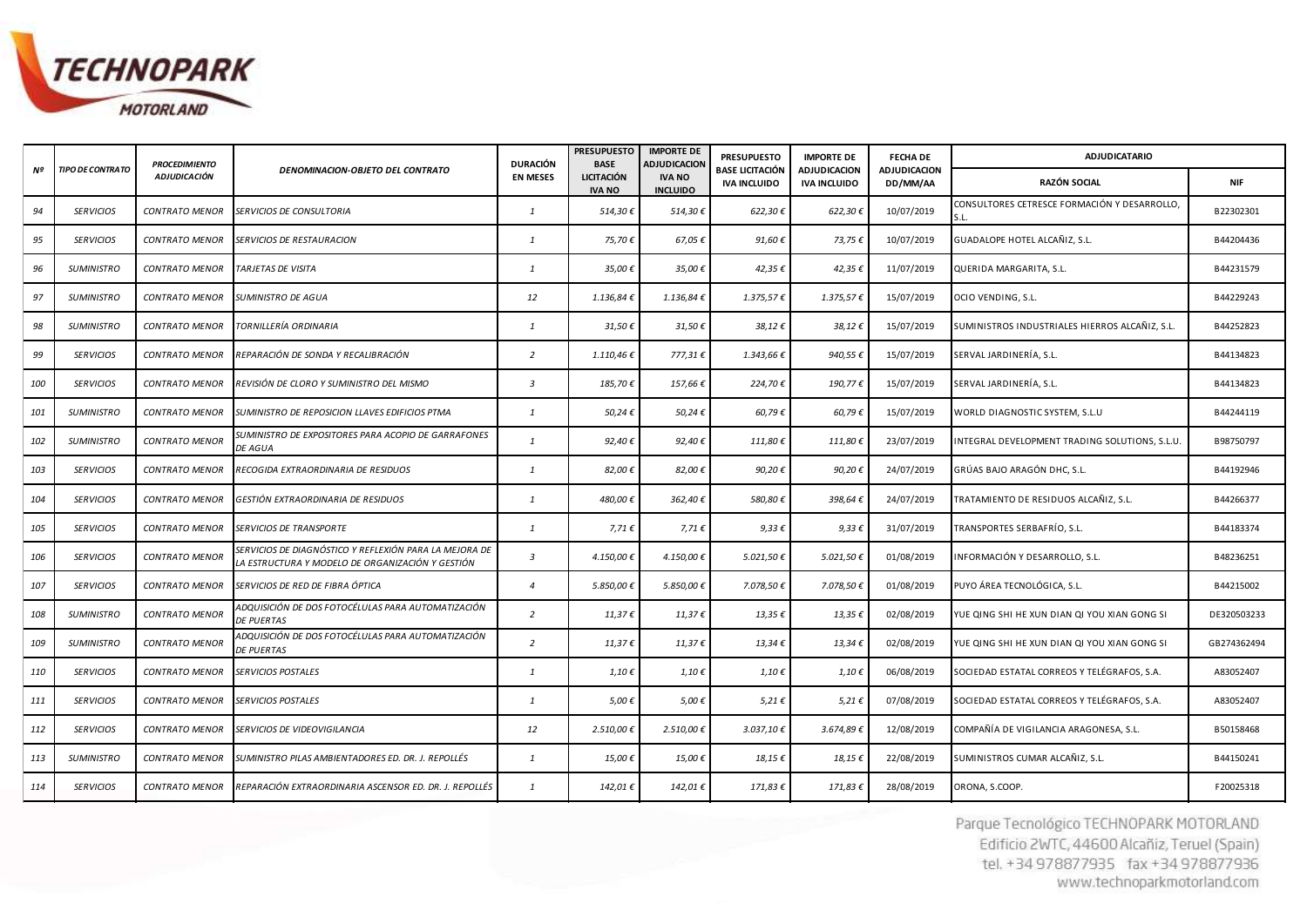

|     |                         | <b>PROCEDIMIENTO</b>  |                                                                 | <b>DURACIÓN</b> | <b>PRESUPUESTO</b><br><b>BASE</b>  | <b>IMPORTE DE</b><br><b>ADJUDICACIOI</b> | <b>PRESUPUESTO</b>                            | <b>IMPORTE DE</b>                          | <b>FECHA DE</b>                 | <b>ADJUDICATARIO</b>                                       |             |
|-----|-------------------------|-----------------------|-----------------------------------------------------------------|-----------------|------------------------------------|------------------------------------------|-----------------------------------------------|--------------------------------------------|---------------------------------|------------------------------------------------------------|-------------|
| Nº  | <b>TIPO DE CONTRATO</b> | <b>ADJUDICACIÓN</b>   | <b>DENOMINACION-OBJETO DEL CONTRATO</b>                         | <b>EN MESES</b> | <b>LICITACIÓN</b><br><b>IVA NO</b> | <b>IVA NO</b><br><b>INCLUIDO</b>         | <b>BASE LICITACIÓN</b><br><b>IVA INCLUIDO</b> | <b>ADJUDICACION</b><br><b>IVA INCLUIDO</b> | <b>ADJUDICACION</b><br>DD/MM/AA | <b>RAZÓN SOCIAL</b>                                        | <b>NIF</b>  |
| 115 | <b>SERVICIOS</b>        | <b>CONTRATO MENOR</b> | <b>SERVICIOS POSTALES</b>                                       | $\mathbf{1}$    | $5,00 \in$                         | 5,00€                                    | 5,21€                                         | 5,21€                                      | 28/08/2019                      | SOCIEDAD ESTATAL CORREOS Y TELÉGRAFOS, S.A.                | A83052407   |
| 116 | <b>SUMINISTRO</b>       | <b>CONTRATO MENOR</b> | LUMINARIA LED - OFICINA TECHNOPARK                              | $\mathbf{1}$    | 347,08€                            | 347,08€                                  | 419,97€                                       | 419,97€                                    | 30/08/2019                      | AIGOTECH ONSYNK, S.L.                                      | B85712198   |
| 117 | <b>SERVICIOS</b>        | <b>CONTRATO MENOR</b> | REPARACIÓN DE COLLARÍN EN INSTALACIÓN DE AGUA<br><b>POTABLE</b> | 1               | 54,55€                             | 54,55€                                   | 66,01€                                        | 66,01 €                                    | 30/08/2019                      | SERVAL JARDINERÍA, S.L.                                    | B44134823   |
| 118 | <b>SERVICIOS</b>        | <b>CONTRATO MENOR</b> | <b>SERVICIOS PROFESIONALES</b>                                  | -1              | 1.350,00€                          | 1.350,00€                                | 1.633,50 €                                    | 1.633,50€                                  | 02/09/2019                      | ADELL INGENIEROS, S.L.                                     | B22332878   |
| 119 | <b>SERVICIOS</b>        | <b>CONTRATO MENOR</b> | TRASLADO DOMICILIO SOCIAL Y OTRAS MODIFICACIONES                | 1               | 147,41€                            | 147,41€                                  | 156,01€                                       | 156,01€                                    | 13/09/2019                      | <b>TERESA CRUZ GISBERT</b>                                 | 21624174B   |
| 120 | <b>SUMINISTRO</b>       | <b>CONTRATO MENOR</b> | MATERIAL VARIO URBANIZACIÓN                                     | -1              | 14,67€                             | 14,67€                                   | 17,75€                                        | 17,75€                                     | 18/09/2019                      | FERRETERÍA Y PINTURAS, S.L.                                | B44008183   |
| 121 | <b>SUMINISTRO</b>       | <b>CONTRATO MENOR</b> | COPIA LLAVES EDIFICIOS PTMA                                     | 1               | 7,54€                              | 7,54€                                    | 9,12€                                         | 9,12€                                      | 25/09/2019                      | WORLD DIAGNOSTIC SYSTEM, S.L.U                             | B44244119   |
| 122 | <b>SERVICIOS</b>        | <b>CONTRATO MENOR</b> | SERVICIOS DE MENSAJERÍA                                         | 1               | 44,84€                             | 44,84€                                   | 54,26€                                        | 54,26€                                     | 30/09/2019                      | TRANSPORTES SERBAFRÍO, S.L.                                | B44183374   |
| 123 | OBRAS                   | <b>CONTRATO MENOR</b> | REPARACION ARQUETAS URBANIZACION                                | $\mathbf{1}$    | 450,00€                            | 450,00€                                  | 544,50€                                       | 544,50€                                    | 01/10/2019                      | MILIAN QUILEZ CONSTRUCCIONES, S.L.                         | B44165512   |
| 124 | OBRAS                   | <b>CONTRATO MENOR</b> | UNIFICACION ALUMBRADO                                           | $\mathbf{1}$    | 3.000,00€                          | 2.725,58€                                | 3.630,00 €                                    | 3.297,95€                                  | 01/10/2019                      | MILIAN QUILEZ CONSTRUCCIONES, S.L.                         | B44165512   |
| 125 | <b>SERVICIOS</b>        | <b>CONTRATO MENOR</b> | ACCIONES FORMATIVAS                                             | $\overline{3}$  | 180,00€                            | 163,76€                                  | 217,80€                                       | 166,88€                                    | 01/10/2019                      | CONFEDERACION DE LA PEQUEÑA Y MEDIANA<br>EMPRESA ARAGONESA | G50336585   |
| 126 | <b>SUMINISTRO</b>       | <b>CONTRATO MENOR</b> | SUMINISTRO DE CAMARAS VIDEOVIGILANCIA                           | $\mathbf{1}$    | 4.938,00€                          | 4.938,00€                                | 5.974,98€                                     | 5.974,98€                                  | 01/10/2019                      | PUYO ÁREA TECNOLÓGICA, S.L.                                | B44215002   |
| 127 | <b>SERVICIOS</b>        | <b>CONTRATO MENOR</b> | REPARACION CARRETILLA ELEVADORA                                 | $\overline{2}$  | 1.468,00€                          | 1.197,00€                                | 1.776,28€                                     | 1.448,37€                                  | 01/10/2019                      | MUNDIAL DE MAQUINARIA Y LOS COCHES, S.L.U                  | B44263010   |
| 128 | <b>SERVICIOS</b>        | <b>CONTRATO MENOR</b> | IMPIEZA DE ARQUETAS Y CUNETONES URBANIZACION.                   | 6               | 3.304,00€                          | 3.034,00€                                | 3.997,84 €                                    | $3.671,14 \in$                             | 01/10/2019                      | EXCAVACIONES BARBERAN, S.L.                                | B44189512   |
| 129 | <b>SERVICIOS</b>        | <b>CONTRATO MENOR</b> | SERVICIOS DE TRANSPORTE ESPECIAL                                | $\mathbf{1}$    | 340,00€                            | 340,00€                                  | 411,40€                                       | 411,40€                                    | 01/10/2019                      | SPEEDPACK EUROPE, S.L.                                     | B63751077   |
| 130 | <b>SUMINISTRO</b>       | <b>CONTRATO MENOR</b> | SUMINISTRO MATERIAL VARIO MANTENIMIENTO                         | $\mathbf{1}$    | 54,48€                             | 54,48€                                   | 65,92€                                        | 65,92€                                     | 01/10/2019                      | SUMINISTROS INDUSTRIALES HIERROS ALCAÑIZ, S.L.             | B44252823   |
| 131 | <b>SERVICIOS</b>        | <b>CONTRATO MENOR</b> | SERVICIOS NOTARIALES                                            | $\mathbf{1}$    | 12,00€                             | 12,00€                                   | 12,74€                                        | 12,74€                                     | 01/10/2019                      | TOMAS GARCIA CANO                                          | 25134929T   |
| 132 | <b>SERVICIOS</b>        | <b>CONTRATO MENOR</b> | <i><b>SERVICIOS DE RESTAURACION</b></i>                         | $\mathbf{1}$    | 13,82€                             | 13,82€                                   | 15,20€                                        | 15,20€                                     | 02/10/2019                      | PAN Y CEBOLLA RESTAURACION, S.L.                           | B99303745   |
| 133 | <b>SERVICIOS</b>        | <b>CONTRATO MENOR</b> | <i><b>SERVICIOS POSTALES</b></i>                                | 1               | 6,20€                              | 6,20€                                    | $6,41 \in$                                    | $6,41 \in$                                 | 03/10/2019                      | SOCIEDAD ESTATAL CORREOS Y TELÉGRAFOS, S.A.                | A83052407   |
| 134 | <b>SUMINISTRO</b>       | <b>CONTRATO MENOR</b> | SUMINISTROS ELECTRÓNICOS                                        | 1               | 534,44 €                           | 534,44€                                  | 642,02€                                       | 642,02€                                    | 08/10/2019                      | AMAZON EU SARL SUCURSAL EN ESPAÑA                          | ESW0184081H |